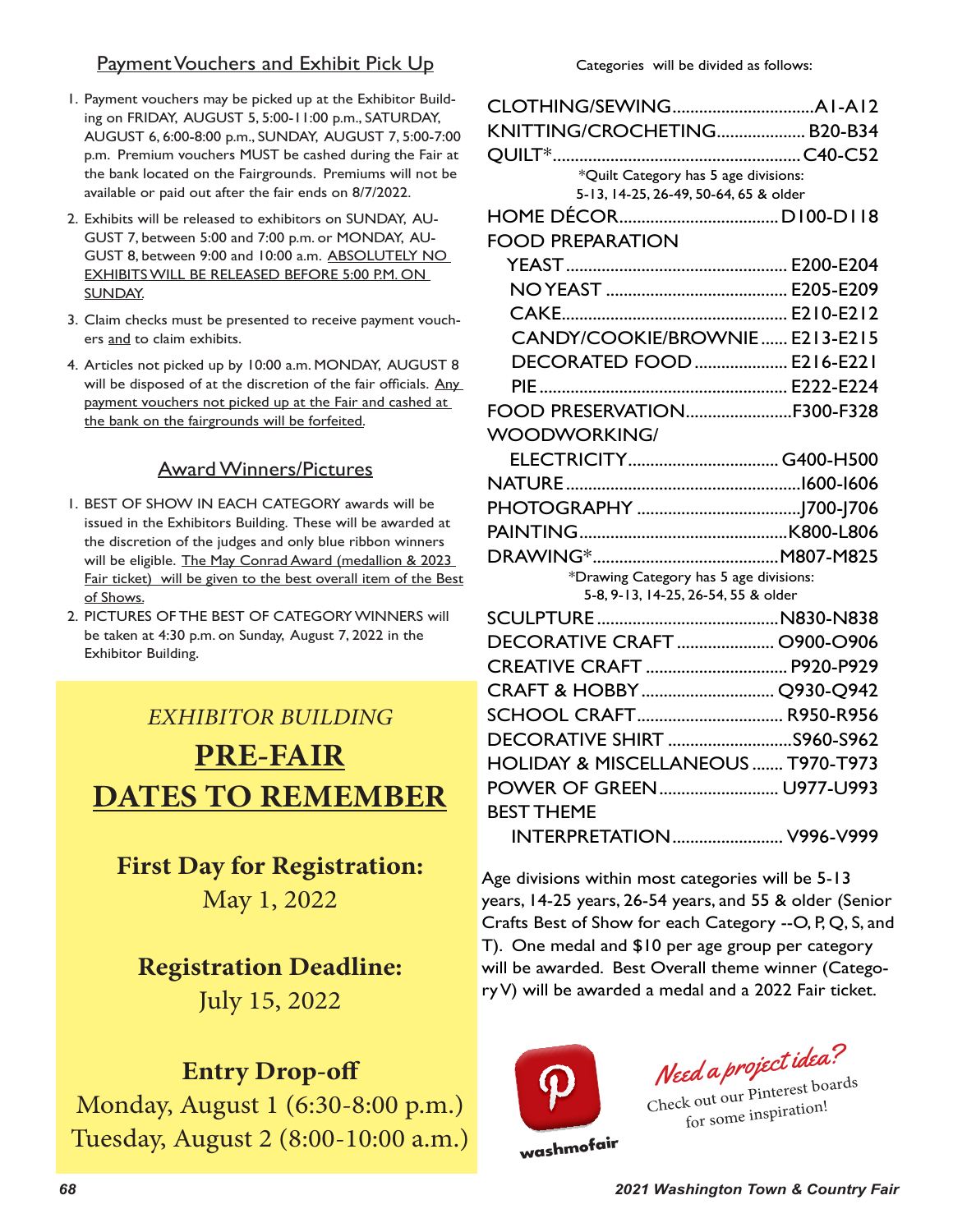# *Exhibitor Building Sponsor*

# WEST COUNTY RADIOLOGY GROUP



## Proud to serve the Radiology and Radiation Oncology needs at Mercy Hospital-Washington.

11475 Olde Cabin Road, Suite 200

Saint Louis, Missouri 63141

#### **314-991-8200**

## 

#### A. CLOTHING/SEWING/SMOCKING CATEGORY--

ONE ENTRY PER CLASS; Clothing must be on hangers.

| <b>Class</b> | Description                          | Blue | Red  | White |
|--------------|--------------------------------------|------|------|-------|
| AI.          | Dress, Any Fabric                    | 4.75 | 3.25 | 1.75  |
| A2.          | Suit, Pants Suit or Coat,            |      |      |       |
|              | Lined or Unlined                     | 6.25 | 4.25 | 2.25  |
| A3.          | Skirt, Shorts, or Slacks, Any Fabric |      |      |       |
|              | With Waistband & Zipper              | 3.75 | 2.75 | 1.75  |
| A4.          | Skirt, Shorts, or Slacks, Any Fabric |      |      |       |
|              | <b>With Casing</b>                   | 3.25 | 2.25 | 1.25  |
| A5.          | Apron                                | 2.50 | 1.50 | 1.00  |
| A6.          | <b>Tote Bag</b>                      | 2.50 | 1.50 | 1.00  |
| A7.          | <b>Blouse or Shirt</b>               | 3.25 | 2.25 | 1.25  |
| A8.          | Play Suit or Play Dress              | 3.25 | 2.25 | 1.25  |
| A9.          | Sewn Vest                            | 2.25 | 1.75 | 1.25  |
| A10.         | Sewn Pillow                          | 2.25 | 1.75 | 1.25  |
| AII.         | Hand-made Purse                      | 2.25 | 1.50 | 1.00  |
| AI2.         | Miscellaneous Sewn Item              | 2.50 | 1.50 | 1.00  |

#### B. KNITTING/CROCHETING CATEGORY--

#### ONE ENTRY PER CLASS

|                   | Class Description                            | Blue      | Red | White | Ribboned, Lined, etc.       | 2.50 | 1.50 | 1.00 <sub>1</sub> |
|-------------------|----------------------------------------------|-----------|-----|-------|-----------------------------|------|------|-------------------|
| B20.              | Afghan, Tablecloth or                        |           |     |       | D105. Rug - Hooked, Braided |      |      |                   |
|                   | Bedspread                                    | 7.75 5.25 |     | 2.75  | or Woven                    | 4.50 | 3.00 | 1.50              |
|                   | B22. Cap, Footwear or Mittens                | 3.50 2.50 |     | 1.50  | D106. Decorated Waste Can   | 2.50 | 1.50 | 1.00              |
| B <sub>23</sub> . | Shell or Vest                                | 3.50 2.50 |     | 1.50  | D107. Decorated Pillow      | 2.00 | 1.50 | 1.00              |
|                   | B24. Child Shawl, Poncho or Jacket 4.25 3.25 |           |     | 2.25  |                             |      |      |                   |
|                   | www.washmofair.com<br>69                     |           |     |       |                             |      |      |                   |

|      | B25. Adult Shawl, Poncho or Jacket 4.75 |      | 3.25 | 2.75 |
|------|-----------------------------------------|------|------|------|
|      | <b>B26.</b> Adult Sweater               | 4.75 | 3.25 | 2.75 |
|      | <b>B27.</b> Child Sweater               | 4.25 | 3.25 | 2.25 |
|      | <b>B28.</b> Infant Sweater and Booties  | 3.25 | 2.25 | 1.25 |
|      | <b>B29.</b> Potholders, Knitted         |      |      |      |
|      | or Crocheted Only                       | 2.25 | 1.50 | 1.00 |
| B30. | Doily                                   | 3.25 | 2.25 | 1.25 |
| B32. | Scarf                                   | 3.25 | 2.25 | 1.25 |
|      | <b>B33.</b> Holiday Miscellaneous       | 2.50 | 1.50 | 1.00 |
| B34. | Miscellaneous                           | 2.50 | 1.50 | 1.00 |
|      |                                         |      |      |      |

#### C. QUILT CATEGORY--ONE ENTRY PER CLASS

| Class             | Description                         | Blue        | Red  | White |
|-------------------|-------------------------------------|-------------|------|-------|
| C40.              | Pieced Block--Hand Quilted          | 10.50       | 8.00 | 6.00  |
| C41.              | Pieced Block--Machine Quilted 8.50  |             | 6.00 | 4.00  |
| C42.              | Embroidered or Appliqued Block--    |             |      |       |
|                   | <b>Hand Quilted</b>                 | 10.50       | 8.00 | 6.00  |
| C43.              | Embroidered or Appliqued Block--    |             |      |       |
|                   | Machine Quilted                     | 8.50        | 6.00 | 4.00  |
| C44.              | Baby Quilt, Any Size--              |             |      |       |
|                   | <b>Hand Quilted</b>                 | 8.50        | 6.00 | 4.00  |
| C45.              | Baby Quilt, Any Size--              |             |      |       |
|                   | Machine Quilted                     | 6.50        | 5.00 | 2.00  |
| C <sub>46</sub> . | Quilted Wall Hanging--              |             |      |       |
|                   | <b>Hand Quilted</b>                 | 5.50        | 4.00 | 3.00  |
| C47.              | Quilted Wall Hanging--              |             |      |       |
|                   | Machine Quilted                     | 4.50        | 3.00 | 2.00  |
| C48.              | Team Quilt--Two or more             |             |      |       |
|                   | individuals, names of               |             |      |       |
|                   | individuals involved must           |             |      |       |
|                   | be listed                           | 10.50       | 8.00 | 6.00  |
| $C49$ .           | Miscellaneous Hand Quilted          |             |      |       |
|                   | Item-- (i.e. pillow,                |             |      |       |
|                   | placemat, tablerunner)              | 5.00        | 3.50 | 2.50  |
| C50.              | <b>Tie Knotted Quilt</b>            | 4.50        | 3.00 | 2.00  |
| C51.              | T-Shirt Quilt (Quilted Only)        | 5.50        | 4.00 | 3.00  |
| $C52$ .           | Any Quilt not listed                | 5.50        | 4.00 | 3.00  |
|                   | D. HOME DECOR CATEGORY--            |             |      |       |
|                   | <b>ONE ENTRY PER CLASS</b>          |             |      |       |
|                   | Class Description                   | <b>Blue</b> | Red  | White |
|                   | D100. Needlework, under 14 years    |             |      |       |
|                   | (no counted cross stitch)           | 2.50        | 1.50 | 1.00  |
|                   | D101. Needlework, Age 14 and older  |             |      |       |
|                   | (no counted cross stitch)           | 3.75        | 2.25 | 1.25  |
|                   | D102. Arrangement of Dried Flowers  |             |      |       |
|                   | or Natural Vegetation               | 2.50        | 1.50 | 1.00  |
|                   | D103. Silk Flower Arrangement       | 2.50        | 1.50 | 00.1  |
|                   | D104. Decorated Basket - Stenciled, |             |      |       |
|                   | Ribboned, Lined, etc.               | 2.50        | 1.50 | 1.00  |
|                   | D105. Rug - Hooked, Braided         |             |      |       |
|                   | or Woven                            | 4.50        | 3.00 | 1.50  |
|                   | D106. Decorated Waste Can           | 2.50        | 1.50 | 1.00  |
|                   | D107. Decorated Pillow              | 2.00        | 1.50 | 00.1  |
|                   |                                     |             |      |       |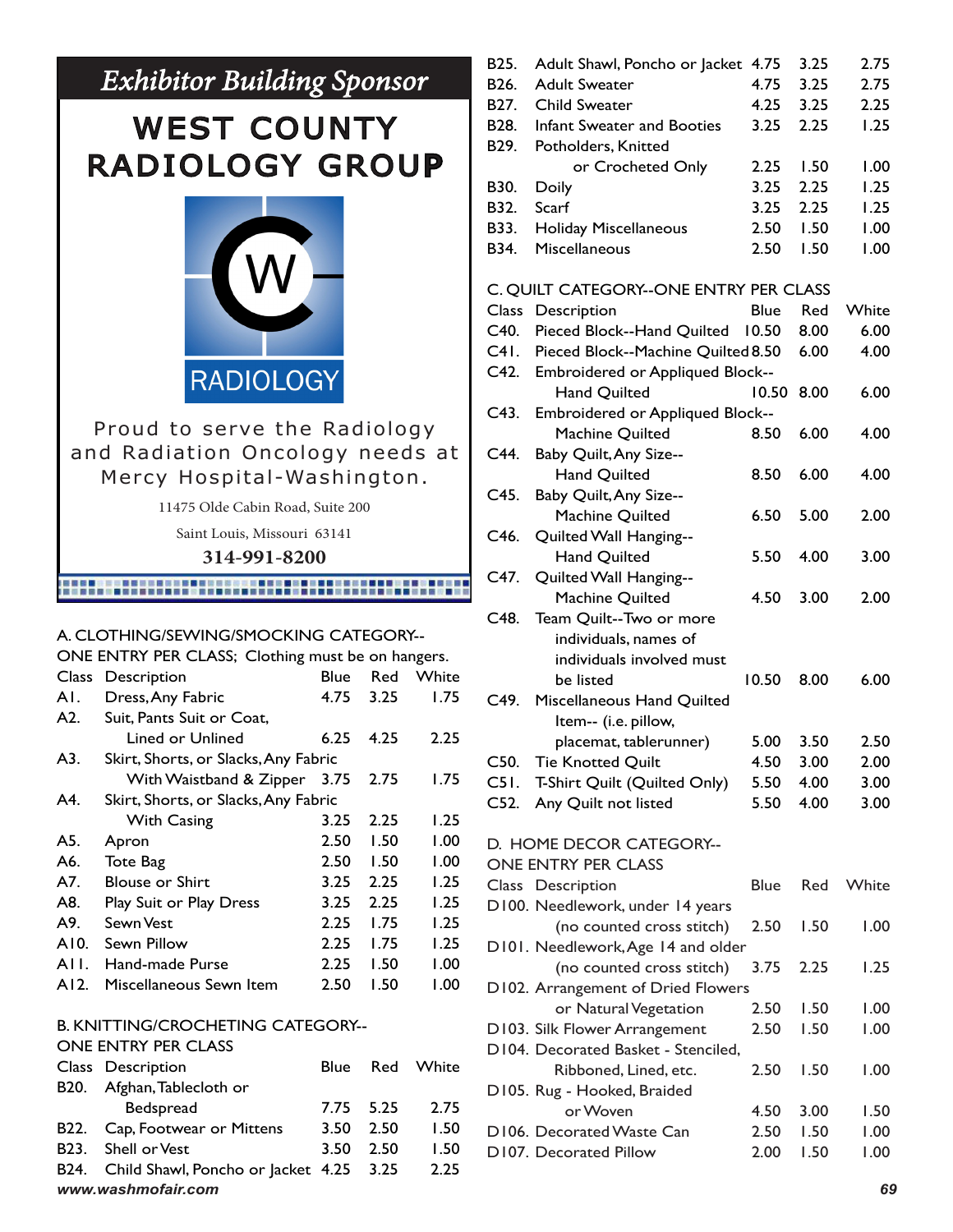| D108. Wall Decoration - Bulletin Board, Plates,  |      |      |      |  |
|--------------------------------------------------|------|------|------|--|
| Plaques, etc. - NO PHOTOS                        | 2.50 | 1.50 | 1.00 |  |
| D109. Decorated Stepping Stone, No 3-Dimensional |      |      |      |  |
| objects allowed                                  | 4.50 | 3.00 | 1.50 |  |
| D110. Decorated Garden Stone, 3-Dimensional      |      |      |      |  |
| objects allowed                                  | 3.00 | 2.00 | 1.00 |  |
| D <sub>III</sub> . Comforter/Throw               | 3.00 | 2.00 | 1.00 |  |
| D112. Tied Fleece Blanket/Throw                  | 3.00 | 2.00 | 1.00 |  |
| D113. Miscellaneous Home Decor                   | 2.00 | 1.50 | 1.00 |  |
| D114. Handmade Embellished Card                  | 2.00 | 1.50 | 1.00 |  |
| D115. Computer Generated Card                    | 2.00 | 1.50 | 1.00 |  |
| D116. Rubber Stamped Card                        | 2.00 | 1.50 | 1.00 |  |
| D117. Mixed Media Card                           | 2.00 | 1.50 | 1.00 |  |
| D118. Handmade Holiday Card                      | 2.00 | 1.50 | 1.00 |  |

## **Decorated Cake and Cupcake Awards**

There will be 2 "Best of Show" winners, one for ages 12 and under, and one for ages 13 and over. Each will receive a goodie basket of decorating supplies.

E. FOOD PREPARATION CATEGORY-- ONE ENTRY PER CLASS--NO COMMERCIAL MIXES-- ENTRIES MUST BE ON NON-RETURNABLE/DISPOS-**ABLE PLATES.** 

Six "Best of Show" awards will be given in the Food Preparation Category, one for yeast and one for no yeast entries. NOTE: After judging, a generous slice of cake, bread, and coffee cake will be on display.

YEAST Class Description **Blue** Red White E200. Bread Machine Bread (any variety), One Loaf 3.25 2.25 1.25 E201. Yeast Bread, One Loaf 4.75 3.25 1.75 E202. Yeast Rolls, Plate of Three 4.75 3.25 1.75 E203. Yeast Donuts, Plate of 3 4.75 3.25 1.75 E204. Yeast Coffee Cake, One Cake 4.75 3.25 1.75 NO YEAST Class Description **Blue** Red White E205. Coffee Cake, No Yeast, One Cake 3.00 2.00 1.00 E206. Biscuits, Plate of Three 2.50 1.50 1.00 E207. Cake Donuts, Plate of Three 4.50 3.00 1.50 E208. Quick Bread, One Loaf 3.00 2.00 1.00 E209. Muffins, Plate of Three 2.50 1.50 1.00 CAKE E210. Cake With Fat, Iced, 1 Cake 4.50 3.00 1.50 E211. Cake Without Fat, Angel or Sponge, One Cake 4.50 3.00 1.50 E212. Cupcakes, Un-iced in Baking Cups, Plate of Three 2.00 1.50 1.00

#### E213. Cookies, Plate of Three on 6" plate only 2.50 1.50 1.00 E214. Brownies or Bar Cookies, Plate of Three on 6" plate only 2.50 1.50 1.00 E215. Candy, Plate of Three 2.50 1.50 1.00 DECORATED FOOD E216. Gift Arrangement of Cookies and/or Candy, Variety with 3 or more Homemade items 3.00 2.00 1.00 E<sub>2</sub>17. Decorated Cookie **2.50** 1.50 1.00 E218. 3 or More Decorated Cookies with Theme 4.50 3.00 1.50 E219. Decorated Cake for any Special Occasion (Hand-Decorated Only) Decoration to Count 100%. Styrofoam Forms Acceptable 7.50 5.00 2.00 E220. Decorated Cupcake 3.00 1.50 1.00 E221. Decorated Group of Cupcakes (Minimum of 6) 4.50 3.00 1.50 PIE E222. Fruit Pie (No Custard or Cream Pies- No Whipped Topping) 4.50 3.00 1.50 E223. Non-Fruit Pie (No Custard or Cream Pies-No Whipped Topping) 3.00 2.00 1.00 E224. Custard or Cream Pie 3.00 2.00 1.00

CANDY/COOKIE/BROWNIE

#### F. FOOD PRESERVATION CATEGORY-- ONE ENTRY PER CLASS

NOTE: All canned foods must be in Mason style jars and sealed with 2-piece or Collection Elite caps and be less than one year old. Entries submitted in colored jars will be disqualified. Each entry must have a label stating product, date, method of preparation, recipe source and time processed. Labels must be attached separately from entry tag. All foods must be canned according to the latest USDA, Ball or Kerr guidelines. Only recipes from these sources will be accepted. Only one Jar may be entered per class.

Dried or dehydrated foods in the Food Preservation Category must indicate method of drying or dehydrating and include instructions for reconstitution and/or serving. All dried food entries must be packaged in canning jars, ziplock bags, or seal-by-heat food storage bags and labeled.

| Class Description                 | <b>Blue</b> | Red  | White |
|-----------------------------------|-------------|------|-------|
| F300. Canned Corn, I Jar          | 3.25        | 2.25 | 1.25  |
| F301. Canned Green Beans, I Jar   | 3.25        | 2.25 | 1.25  |
| F302. Canned Carrots, I Jar       | 3.25        | 2.25 | 1.25  |
| F303. Any Other Canned Vegetable  |             |      |       |
| not Previously Listed, I Jar 3.25 |             | 2.25 | 1.25  |
| F304. Canned Tomatoes, I Jar      | 3.25        | 2.25 | 1.25  |
| F305. Canned Peaches, I Jar       | 3.25        | 2.25 | 1.25  |
| F306. Canned Pears, I Jar         | 3.25        | 2.25 | 1.25  |

*70 2022 Washington Town & Country Fair*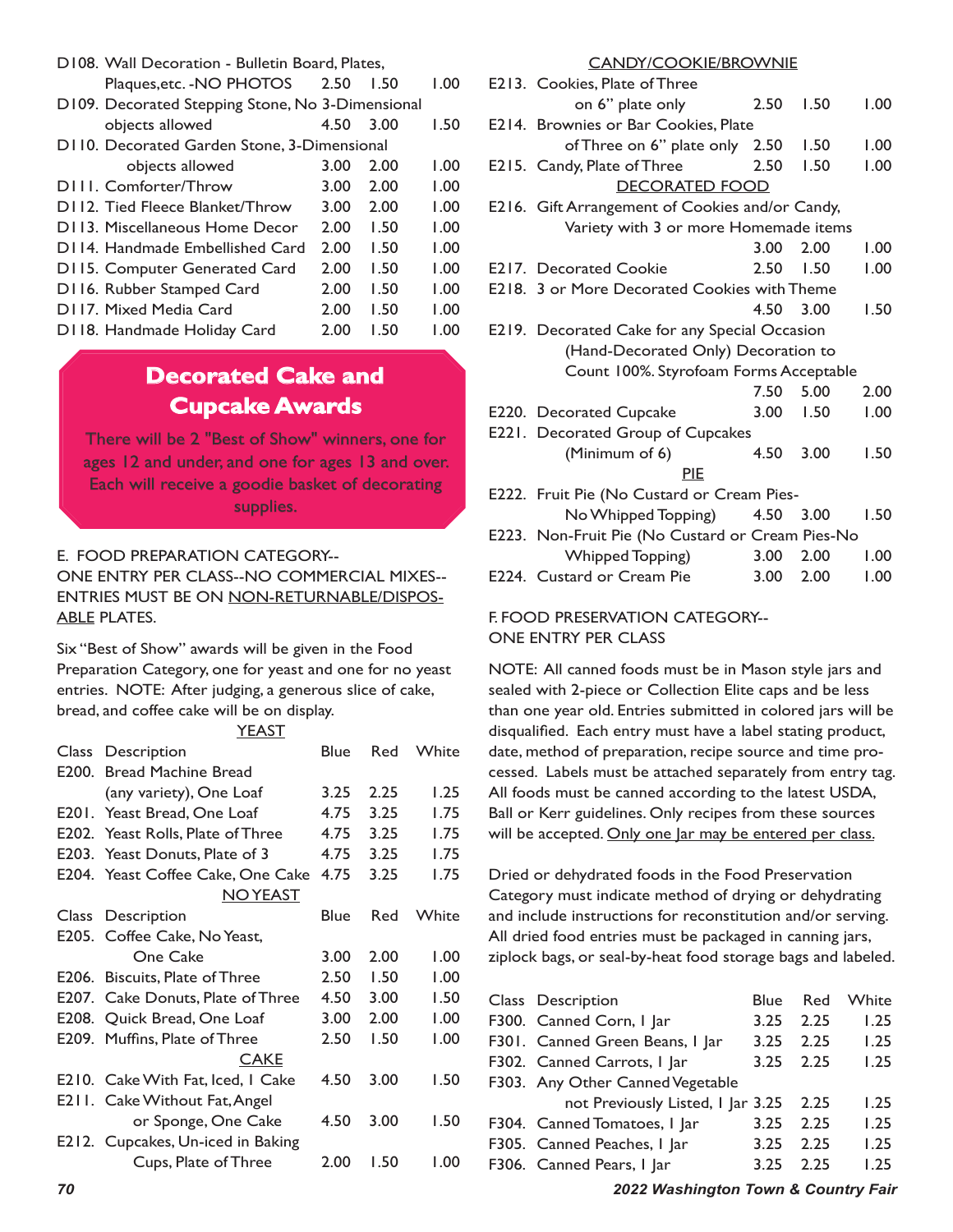To promote the art of canning, and to honor those who excel at the art of home canning, the fair is offering 1st & 2nd place awards in each category listed below.

Entries must be canned in Mason style jars and sealed with 2-piece or Collection Elite caps. Entries in Soft Spread category must be prepared using one of the Ball Fruit Jell Pectins: Regular, No Sugar Needed, or Liquid.

## **Adult Food Preservation Awards**

Prizes of first and second place will be given in the following categories: Fruits, Vegetables, Pickled Food, and Soft Spreads.

> First Place: 3 - \$6 gift cards Second Place: 2 - \$6 gift cards

### **Youth Food Preservation Awards**

First Place will be given in the following categories: Fruits, Vegetables, Pickled Food, and Soft Spreads. First Place: 2 - \$6 gift cards

|       | F307. Any Other Canned Fruit not Previously Listed,   |             |      |       |  |
|-------|-------------------------------------------------------|-------------|------|-------|--|
|       | I lar                                                 | 3.25        | 2.25 | 1.25  |  |
| F308. | Canned Fruit Juice, I Jar                             | 3.25        | 2.25 | 1.25  |  |
| F309. | Canned Meat, I Jar                                    | 3.75        | 2.75 | 1.75  |  |
| F310. | Canned Meat Sauce, I Jar                              | 3.75        | 2.75 | 1.75  |  |
| F311. | Canned Soup/Soup Stock, I Jar 3.75                    |             | 2.75 | 1.75  |  |
| F312. | Canned Sweet Pickles, I Jar                           | 3.25        | 2.25 | 1.25  |  |
| F313. | Canned Dill or Kosher                                 |             |      |       |  |
|       | Pickles, I Jar                                        | 3.25        | 2.25 | 1.25  |  |
| F314. | Canned Relish, I Jar                                  | 3.25        | 2.25 | 1.25  |  |
| F315. | Canned Pickled Vegetable, I Jar 3.25                  |             | 2.25 | 1.25  |  |
| F316. | Canned Jelly, I Jar                                   | 3.25        | 2.25 | 1.25  |  |
| F317. | Canned Jam/Preserves, I Jar                           | 3.25        | 2.25 | 1.25  |  |
|       | F318. Canned Conserves or                             |             |      |       |  |
|       | Fruit Butter, I Jar                                   | 3.25        | 2.25 | 1.25  |  |
| F319. | Canned Foods, Gift Packaged,                          |             |      |       |  |
|       | Variety of Three or More                              | 5.00        | 3.50 | 2.00  |  |
| F320. | Fruit Salsa, I Jar                                    | 3.25        | 2.25 | 1.25  |  |
| F321. | Canned Sauces (meatless), Ketchup, Salsa, Spaghetti   |             |      |       |  |
|       | Sauce, or Taco Sauce, 1 Jar 3.25                      |             | 2.25 | 1.25  |  |
| Class | Description                                           | <b>Blue</b> | Red  | White |  |
|       | F322. Herb Vinegars, No Oils - in Canning Jars or     |             |      |       |  |
|       | Recycled Food Jars, No Leaded Glass                   |             |      |       |  |
|       | Containers - I Jar                                    | 3.00        | 2.00 | 1.00  |  |
|       | F323. Fruit, Dried or Dehydrated, I/2 - I Cup         |             |      |       |  |
|       |                                                       | 2.00        | 1.50 | 1.00  |  |
|       | F324. Vegetables, Dried or Dehydrated, I/2 - I Cup    |             |      |       |  |
|       |                                                       | 2.00        | 1.50 | 1.00  |  |
|       | F325. Miscellaneous, Dried or Dehydrated, I/2 - I Cup |             |      |       |  |
|       | (i.e., Beef Jerky, Soup Mix, Fruit Leather, etc.)     |             |      |       |  |
|       |                                                       | 2.00        | 1.50 | 1.00  |  |
|       | F326. Camp Meal With Dried or Dehydrated Foods,       |             |      |       |  |
|       | Variety of Two or More                                | 3.00        | 2.00 | 1.00  |  |

# *Special \$50 Award for most blue ribbons in canned food preservation!*

| F327. Dried Herbs  | 2.00 1.50 1.00 |  |
|--------------------|----------------|--|
| F328. Honey, I jar | 3.00 2.00 1.00 |  |

#### G. WOODWORKING CATEGORY--

ONE ENTRY PER CLASS

\*All items 400-413 must be made of wood-

| <b>NO POPSICLE STICKS</b>         |      |      |           |
|-----------------------------------|------|------|-----------|
| Class Description                 | Blue |      | Red White |
| G400. Tool Rack or Tool Box       | 3.50 | 2.50 | 1.50      |
| G401. Handmade and Finished       |      |      |           |
| Piece of Furniture                | 8.00 | 5.00 | 3.50      |
| G402. Shadow Box                  | 3.50 | 2.50 | 1.50      |
| G403. Bread Board                 | 3.50 | 2.50 | 1.50      |
| G404. Book Rack or Book Ends      | 3.50 | 2.50 | 1.50      |
| G405. Footstool                   | 3.50 | 2.50 | 1.50      |
| G406. Boot Jack                   | 3.50 | 2.50 | 1.50      |
| G407. Toy or Puzzle -             |      |      |           |
| No pre-made puzzles               | 3.50 | 2.50 | 1.50      |
| G408. Bird House                  | 3.50 | 2.50 | 1.50      |
| G409. Bird Feeder                 | 3.50 | 2.50 | 1.50      |
| G410. Refinished or Reupholstered |      |      |           |
| <b>Piece of Furniture</b>         | 6.00 | 4.50 | 3.00      |
| G411. Shelf                       | 3.50 | 2.50 | 1.50      |
| G412. Miscellaneous - Wood Item   | 3.50 | 2.50 | 1.50      |

#### H. ELECTRICITY CATEGORY--

| <b>ONE ENTRY PER CLASS</b> |  |                |
|----------------------------|--|----------------|
| Class Description          |  | Blue Red White |
| H500. Miscellaneous        |  | 3.00 2.00 1.50 |

| F319. Canned Foods, Gift Packaged,                        |      |               |       | H500. Miscellaneous                                                       | 3.00 | 2.00 | 1.50      |
|-----------------------------------------------------------|------|---------------|-------|---------------------------------------------------------------------------|------|------|-----------|
| Variety of Three or More 5.00                             |      | 3.50          | 2.00  |                                                                           |      |      |           |
| F320. Fruit Salsa, I Jar                                  |      | $3.25$ $2.25$ | 1.25  | I. NATURE CATEGORY--ONE ENTRY PER CLASS                                   |      |      |           |
| F321. Canned Sauces (meatless), Ketchup, Salsa, Spaghetti |      |               |       | Each variety or type must be labeled.                                     |      |      |           |
| Sauce, or Taco Sauce, I Jar 3.25 2.25                     |      |               | 1.25  | Class Description                                                         | Blue |      | Red White |
| Class Description                                         | Blue | Red           | White | 1600. Insect Display, 25 or More Different Species                        |      |      |           |
| F322. Herb Vinegars, No Oils - in Canning Jars or         |      |               |       | $(Maximum Size 2'x 2')$ 3.00                                              |      | 2.00 | 1.00      |
| Recycled Food Jars, No Leaded Glass                       |      |               |       | 1601. Leaf Display, 10 or More Different Varieties                        |      |      |           |
| Containers - I Jar 3.00 2.00                              |      |               | 1.00  | (Maximum size $2 \times 2'$ )                                             | 2.50 | 1.50 | 1.00      |
| F323. Fruit, Dried or Dehydrated, I/2 - I Cup             |      |               |       | 1602. Sea Shell Display,                                                  |      |      |           |
|                                                           |      | $2.00$ 1.50   | 1.00  | 10 or More Different Types2.50                                            |      | 1.50 | 1.00      |
| F324. Vegetables, Dried or Dehydrated, I/2 - I Cup        |      |               |       | 1603. Rock Collection Display,                                            |      |      |           |
|                                                           |      | $2.00$ 1.50   | 1.00  | 10 or More Different Types2.50                                            |      | 1.50 | 1.00      |
| F325. Miscellaneous, Dried or Dehydrated, I/2 - I Cup     |      |               |       | 1604. Decorated Rock                                                      |      |      |           |
| (i.e., Beef Jerky, Soup Mix, Fruit Leather, etc.)         |      |               |       | $(2.5'' \times 2.5''$ min 6"x 6" max) 2.50                                |      | 1.50 | 1.00      |
|                                                           | 2.00 | 1.50          | 1.00  | 1605. Miscellaneous Nature Display 2.50                                   |      | 1.50 | 1.00      |
| F326. Camp Meal With Dried or Dehydrated Foods,           |      |               |       | 1606. Handmade Fishing Lure                                               | 2.50 | 1.50 | 1.00      |
| Variety of Two or More 3.00                               |      | 2.00          | 1.00  | "Please use your discretion about displaying art work in expensive mats". |      |      |           |
| www.washmofair.com                                        |      |               |       |                                                                           |      |      | 71        |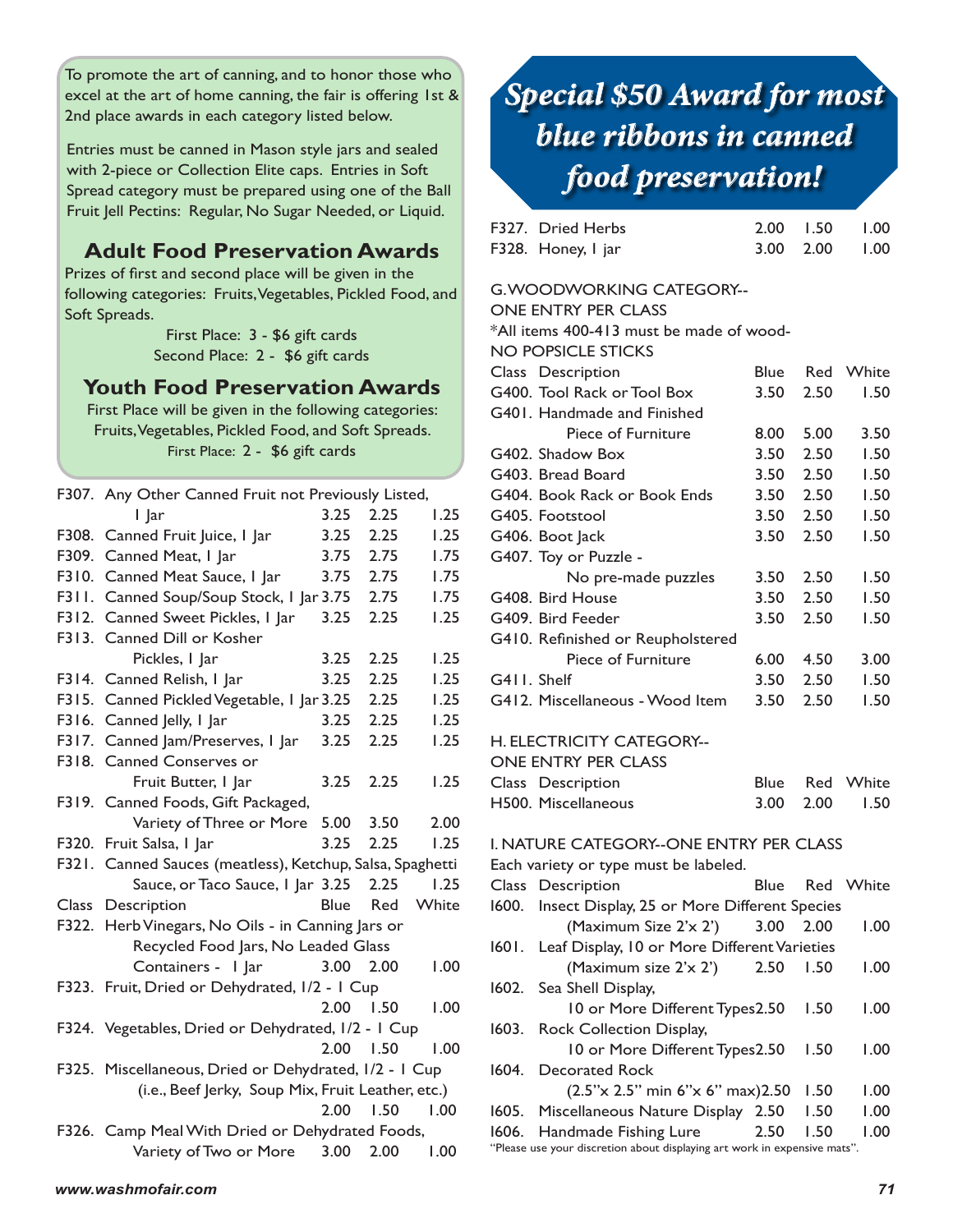#### J. PHOTOGRAPHY CATEGORY--

#### ONE ENTRY PER CLASS

\*Photos must be taken by exhibitor and must be printed on photo-quality paper. The following entries may not be less than 5x7 inches nor more than 15x18 inches including frame. ALL entries in this category must be framed and/or mounted suitable for hanging.

| Description<br>Class                              |                    |                             |                                                                                                                                                                                                                                                                                                                                                                                                                                                                           |
|---------------------------------------------------|--------------------|-----------------------------|---------------------------------------------------------------------------------------------------------------------------------------------------------------------------------------------------------------------------------------------------------------------------------------------------------------------------------------------------------------------------------------------------------------------------------------------------------------------------|
| <b>J700.</b>                                      |                    |                             |                                                                                                                                                                                                                                                                                                                                                                                                                                                                           |
|                                                   |                    |                             |                                                                                                                                                                                                                                                                                                                                                                                                                                                                           |
|                                                   |                    |                             | 1.25                                                                                                                                                                                                                                                                                                                                                                                                                                                                      |
| J701. Color Picture,                              |                    |                             |                                                                                                                                                                                                                                                                                                                                                                                                                                                                           |
|                                                   |                    |                             |                                                                                                                                                                                                                                                                                                                                                                                                                                                                           |
|                                                   |                    | 3.25                        | 1.75                                                                                                                                                                                                                                                                                                                                                                                                                                                                      |
| <u> </u> 702.<br><b>Black &amp; White Picture</b> |                    |                             |                                                                                                                                                                                                                                                                                                                                                                                                                                                                           |
|                                                   |                    |                             |                                                                                                                                                                                                                                                                                                                                                                                                                                                                           |
|                                                   |                    |                             | 1.75                                                                                                                                                                                                                                                                                                                                                                                                                                                                      |
| 1703.<br><b>Enhanced Photo</b>                    |                    |                             |                                                                                                                                                                                                                                                                                                                                                                                                                                                                           |
|                                                   |                    |                             |                                                                                                                                                                                                                                                                                                                                                                                                                                                                           |
|                                                   |                    |                             |                                                                                                                                                                                                                                                                                                                                                                                                                                                                           |
| Framing                                           |                    |                             | 1.25                                                                                                                                                                                                                                                                                                                                                                                                                                                                      |
| <u> </u> 704.<br>Fair Photo                       |                    |                             |                                                                                                                                                                                                                                                                                                                                                                                                                                                                           |
|                                                   |                    |                             |                                                                                                                                                                                                                                                                                                                                                                                                                                                                           |
|                                                   |                    |                             | 1.75                                                                                                                                                                                                                                                                                                                                                                                                                                                                      |
| 1705.                                             |                    |                             |                                                                                                                                                                                                                                                                                                                                                                                                                                                                           |
|                                                   |                    |                             |                                                                                                                                                                                                                                                                                                                                                                                                                                                                           |
| one for each season.                              |                    |                             | 1.75                                                                                                                                                                                                                                                                                                                                                                                                                                                                      |
|                                                   | 5.25               | 3.25                        | 1.75                                                                                                                                                                                                                                                                                                                                                                                                                                                                      |
|                                                   | <b>Drone Photo</b> | taken in the same location, | Blue Red White<br>Photo Display, Four or More Pictures Mounted for<br>Display (Display not to exceed 13"x16")<br>$3.25$ $2.25$<br>Mounted and Matted Suitable for Framing<br>5.25<br>Mounted and Matted, Suitable for Framing<br>5.25 3.25<br>Original must be displayed with the Enhanced<br>photo. Mounted and Matted, Suitable for<br>$3.25$ $2.25$<br>Mounted and Matted, Suitable for Framing<br>5.25 3.25<br>Four Seasons Collage, Four Pictures, each<br>5.25 3.25 |

#### \*ALL ENTRIES FOR CLASSES 800-823 MUST BE FRAMED AND/OR MOUNTED SUITABLE FOR HANGING.

#### K. OILS/ACRYLIC CATEGORY--

#### ONE ENTRY PER CLASS

The following entries may not be less than 5x7 inches nor more than 36x36 inches including frame. ALL entries in this category must be framed and/or mounted suitable for hanging. Class Description Blue Red White

| $S1$ and $S2$ and $S3$ and $S4$ and $S5$ and $S6$ and $S7$ and $S8$ and $S9$ and $S1$ and $S1$ and $S1$ and $S1$ and $S1$ and $S1$ |           |      |
|------------------------------------------------------------------------------------------------------------------------------------|-----------|------|
| K800. Oil Painting, 14 Years                                                                                                       |           |      |
| and older                                                                                                                          | 8.50 6.50 | 4.50 |
| K801. Acrylic or Other Plastic Based                                                                                               |           |      |
| Paint, 14 Years and older 8.50 6.50                                                                                                |           | 4.50 |
| K802. Oil, Acrylic, or Other Plastic Based                                                                                         |           |      |
| Paint. Under 14 Years 5.25 3.25                                                                                                    |           | 1.75 |

#### L. WATERCOLOR/TEMPERA CATEGORY-- ONE ENTRY PER CLASS

The following entries may not be less than 5x7 inches nor more than 11x14 inches including frame. ALL entries in this category must be framed and/or mounted suitable for hanging. *\*\*Use professional mounting material or colored construction paper that shows at least a 1" border on all sides.* Class Description **Blue Red White** L803. Watercolor, 14 Years and older 5.00 3.00 1.50 L804. Watercolor, 9-13 Years of age 3.00 2.00 1.00 L805. Watercolor, 5-8 Years of age 2.50 1.50 1.00 L806. Tempera 3.00 2.00 1.00

#### M. DRAWING/PRINTING CATEGORY--

#### ONE ENTRY PER CLASS

The following entries may not be less than 5x7 inches nor more than 36x36 inches including frame. ALL entries in this category must be framed and/or mounted suitable for hanging.

| Class Description                                                                                 | <b>Blue</b> | Red  | White |
|---------------------------------------------------------------------------------------------------|-------------|------|-------|
| M807. Pencil Drawing, 14 Years                                                                    |             |      |       |
| and older                                                                                         | 5.00        | 3.00 | 1.50  |
| M808. Pencil Drawing, 9-13 Years                                                                  | 3.00        | 2.00 | 1.50  |
| M809. Pencil Drawing, 5-8 Years                                                                   | 2.50        | 1.50 | 1.00  |
| M810. Colored Pencil Drawing                                                                      | 2.50        | 1.50 | 1.00  |
| M811. Crayon Drawing                                                                              | 2.50        | 1.50 | 1.00  |
| M812. Charcoal Drawing                                                                            | 2.50        | 1.50 | 1.00  |
| M813. Pastel Drawing,                                                                             |             |      |       |
| 14 Years and older                                                                                | 5.00        | 3.00 | 1.50  |
| M814. Pastel Drawing, 9-13 Years                                                                  | 3.00        | 2.00 | 1.00  |
| M815. Pastel Drawing, 5-8 Years                                                                   | 2.50        | 1.50 | 1.00  |
| M816. Ink Drawing                                                                                 | 2.50        | 1.50 | 1.00  |
| M817. Marker Drawing                                                                              | 2.50        | 1.50 | 1.00  |
| M818. Cartooning                                                                                  | 2.50        | 1.50 | 1.00  |
| M819. Original Computer Generated                                                                 |             |      |       |
| Art - Logo                                                                                        | 2.50        | 1.50 | 00.1  |
| M820. Original Computer Generated                                                                 |             |      |       |
| Art - Computer Altered                                                                            |             |      |       |
| Image (Display must include                                                                       |             |      |       |
| original & altered image)                                                                         | 2.50        | 1.50 | 1.00  |
| M821. Original Computer Generated                                                                 |             |      |       |
| Art - Page Layout                                                                                 | 2.50        | 1.50 | 00.1  |
| **Entries in class M821 will be judged in the following<br>age classes: 14-25, 26-54, 55 & older. |             |      |       |
| M822. Mixed Media--Any combination of Media Such as                                               |             |      |       |
| Pen and Ink, Wash Drawings or Watercolor,                                                         |             |      |       |
| age 5-8 years                                                                                     | 2.50        | 1.50 | 1.00  |
| M823. Mixed Media--Any combination of Media Such as                                               |             |      |       |
| Pen and Ink, Wash Drawings or Watercolor,                                                         |             |      |       |
| age 9-13 years                                                                                    | $3.00 -$    | 2.00 | 1.50  |
| M824. Mixed Media--Any combination of Media Such as                                               |             |      |       |
| Pen and Ink, Wash Drawings or Watercolor,                                                         |             |      |       |
| age 14 years and older                                                                            | 5.00        | 3.00 | 1.50  |
| M825. Linoleum, Wood Block or Silk-screen                                                         |             |      |       |
|                                                                                                   | 3.00        | 2.00 | 1.25  |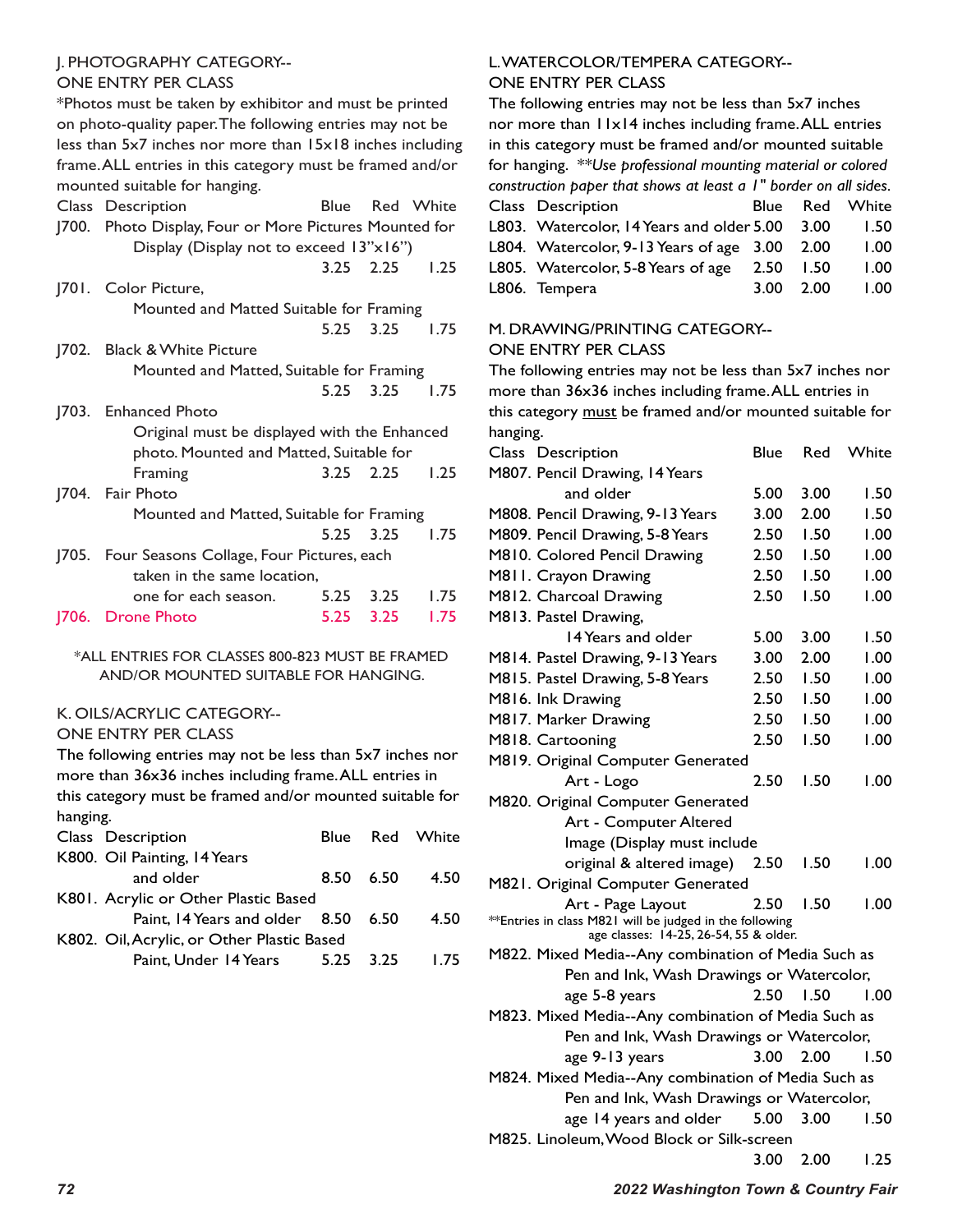#### N. SCULPTURE CATEGORY--

ONE ENTRY PER CLASS

| ONE ENTRY PER CLASS                                     |                   |              |              |
|---------------------------------------------------------|-------------------|--------------|--------------|
| Class Description                                       | <b>Blue</b>       | Red          | White        |
| N830. Sculpture--Wire, Metal, Plaster                   |                   |              |              |
| or Other Mixed Media                                    | 3.00              | 2.00         | 1.50         |
| N831. Mobile--Ready for hanging                         | 2.50              | 1.50         | 1.00         |
| N832. Pottery--Hand or Wheel Built                      | 5.00              | 3.00         | 1.50         |
| N833. Modeling Clay                                     | 2.50              | 1.50         | 1.00         |
| N834. Models--Glue Models only                          |                   |              |              |
| Kits are acceptable                                     | 3.00              | 2.00         | 1.00         |
| N835. Models--Snap together                             |                   |              |              |
| kits only                                               | 2.50              | 1.50         | 1.00         |
| N836. Building Block Construction (Lego, Tyco, etc.)--  |                   |              |              |
| Original work only, NO KITS.                            |                   |              |              |
| Max Size 12"x12"x12"                                    | 2.50              | 1.50         | 1.00         |
| N837. Ceramic Molds                                     | 3.00              | 2.00         | 1.00         |
| N838. Plaster Molds                                     | 2.50              | 1.50         | 1.00         |
|                                                         |                   |              |              |
| O. DECORATIVE CRAFT CATEGORY--                          |                   |              |              |
| <b>ONE ENTRY PER CLASS</b>                              |                   |              |              |
| Class Description                                       | <b>Blue</b>       | Red          | White        |
| O900 Stained Glass (Leaded or Copper Foiled)            |                   |              |              |
| NO PLASTIC -- 14 Yrs and older                          |                   |              |              |
|                                                         | 5.00              | 3.00         | 1.50         |
| O901. Stained Glass (Leaded or Copper Foiled),          |                   |              |              |
| NO PLASTIC--Under 14 Years                              |                   |              |              |
|                                                         | 3.00              | 2.00         | 1.00         |
| O902. Framed Needlework, 14 Yrs and older               |                   |              |              |
| (Includes Counted Cross Stitch, Crewel, Etc.)           |                   |              |              |
|                                                         | 6.50              | 4.50         | 2.00         |
|                                                         |                   |              |              |
| O903. Framed Needlework, Under 14 Years                 |                   |              |              |
| (Includes Counted Cross Stitch, Crewel, Etc.)           | 3.75              |              |              |
|                                                         |                   | 2.50         | 1.25         |
| O904. Miscellaneous Needlework--Unframed, 14 Yrs        |                   |              |              |
| and older (Includes Counted Cross Stitch,               |                   |              |              |
| Crewel, Etc.) 6.00 4.00                                 |                   |              | 1.50         |
| O905. Miscellaneous Needlework--Unframed, Under 14      |                   |              |              |
| Years (Includes Counted Cross Stitch,                   |                   |              |              |
| Crewel, Etc.)                                           | 3.50              | 2.50         | 1.25         |
| O906. Quilling                                          | 3.00              | 2.00         | 1.00         |
|                                                         |                   |              |              |
| P. CREATIVE CRAFT CATEGORY--                            |                   |              |              |
| <b>ONE ENTRY PER CLASS</b>                              |                   |              |              |
| Class Description                                       | <b>Blue</b>       | Red          | White        |
| P920. Wood Carving                                      | 3.00 <sub>1</sub> | 1.75         | 1.00         |
| P921. Metal Punch                                       |                   | 1.50         | 1.00         |
| P922. Copper Tooling                                    | 2.00 <sub>1</sub> |              |              |
| P923. Wood Burning                                      | 2.00 <sub>1</sub> | 1.50         | 1.00         |
|                                                         | 3.00 <sub>1</sub> | 1.75         | 1.00         |
| P924. Weaving (Potholders, Etc.)                        | 2.00              | I.50         | 1.00         |
| P925. Stuffed Toys                                      | 2.00              | 1.50         | 1.00         |
| P926.<br>Puppets                                        | 3.00              | 1.50         | 1.00         |
| P927. Leather Craft<br>P928. Any Item Made of Duct Tape | 2.00<br>2.50      | 1.50<br>1.50 | 1.00<br>1.00 |

P929. Mask 2.50 1.50 1.00

### Q. CRAFT AND HOBBY CATEGORY--

ONE ENTRY PER CLASS

| Class Description                                   | Blue | Red  | White |
|-----------------------------------------------------|------|------|-------|
| Q930. Basketry--Any Basket Made                     |      |      |       |
| With Reed                                           | 5.00 | 2.50 | 1.50  |
| Q931. Basketry--Any Hand-made                       |      |      |       |
| <b>Basket</b>                                       | 3.00 | 1.50 | 1.00  |
| Q932. Decoupage                                     | 2.00 | 1.50 | 1.00  |
| Q933. Candlecraft                                   | 2.00 | 1.50 | 1.00  |
| Q934. Handmade Flowers--Beaded,                     |      |      |       |
| Paper, Fabric, etc.                                 | 3.00 | 1.50 | 1.00  |
| Q935. Flower Pots--Painted                          | 2.50 | 2.00 | 1.50  |
| Q936. Scrapbooking--Must be at least 5 double-sided |      |      |       |
| pages in album form                                 | 5.00 | 2.00 | 1.00  |
| Q937. Handprint/Footprint Craft                     | 3.00 | 1.50 | 1.00  |
| Q938. Jewelry (made mostly of beads)2.50            |      | 1.75 | 1.00  |
| Q939. Jewelry (made mostly of                       |      |      |       |
| material other than beads) 2.50                     |      | 1.75 | 1.00  |
| Q940. Diamond Dot Art                               | 3.00 | 1.50 | 1.00  |
| Q941. Sequin Art                                    | 3.00 | 1.50 | 1.00  |
| Q942. Paint by Number                               | 3.00 | 2.00 | 1.00  |
|                                                     |      |      |       |
|                                                     |      |      |       |

## R. SCHOOL CRAFT CATEGORY--

| <b>ONE ENTRY PER CLASS</b>                               |          |      |       |
|----------------------------------------------------------|----------|------|-------|
| Class Description                                        | Blue Red |      | White |
| R950. String Art                                         | 2.50     | 1.50 | 1.00  |
| R951. Slapstick (Popsicle Stick Construction)            |          |      |       |
|                                                          | 2.50     | 1.50 | 1.00  |
| R952. Collage -- Collage not to exceed                   |          |      |       |
| $24"x24"$ in size.                                       | 2.50     | 1.50 | 1.00  |
| R953. Poster and Lettering--Any combination              |          |      |       |
| of Media, such as Ink, Watercolor, Marker, etc.          |          |      |       |
|                                                          | 2.50     | 1.50 | 1.00  |
| R954. Felt--Any item made from felt 2.50                 |          | 1.50 | 1.00  |
| R955. Mosaics--Paper, Pebbles, Seeds, Fabric, Wood, etc. |          |      |       |
|                                                          | 2.50     | 1.50 | 1.00  |
| R956. Paper Mache'                                       | 2.50     | 1.50 | 1.00  |
|                                                          |          |      |       |

S. DECORATIVE SHIRT CATEGORY--All Items must be on Hangers--ONE ENTRY PER CLASS

| Class Description                       |           | Blue Red White |
|-----------------------------------------|-----------|----------------|
| S960. Stitched or Appliqued             |           |                |
| Sweatshirt                              |           | 3.50 2.25 1.50 |
| <b>S961.</b> Painted or Decorated       |           |                |
| Sweatshirt                              | 3.00 2.00 | 1.00           |
| S962. Painted or Decorated T-Shirt 2.50 | 1.50      | 1.00           |